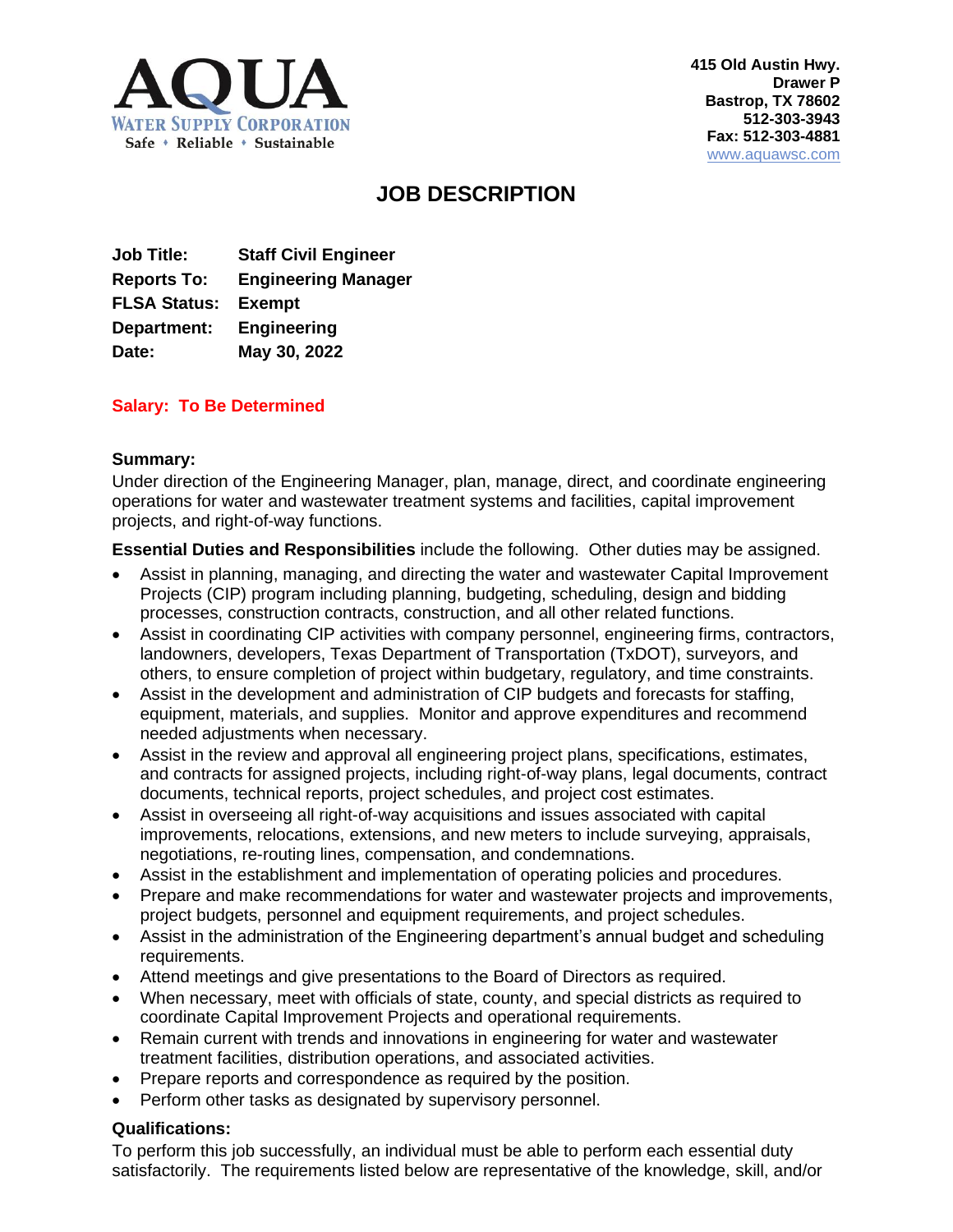ability required. Reasonable accommodations may be made to enable individuals with disabilities to perform the essential functions.

## **Education/Experience:**

Bachelor's degree (BS) in Civil Engineering from an accredited four-year college or university with three (3) years' experience in water/wastewater design; or seven (7) years of related experience and/or training; or equivalent combination of education and experience.

### **Language Ability:**

Ability to read, analyze, and interpret technical procedures, professional journals, written procedures, and instruction manuals. Ability to write reports, business correspondence, and procedure manuals. Ability to respond to common inquiries or complaints from customers, regulatory agencies, or members of the business community. Ability to develop presentations and written materials for publication that conform to prescribed style and format. Ability to effectively present information to top management, public groups, and boards of directors.

## **Math Ability:**

Ability to apply advanced mathematical concepts such as exponents, logarithms, quadratic equations, and permutations. Ability to apply mathematical operations to such tasks as frequency distribution, determination of test reliability and validity, analysis of variance, correlation techniques, sampling theory, and factor analysis.

#### **Reasoning Ability:**

Ability to define problems, collect data, establish facts, and draw valid conclusions. Ability to solve practical problems and deal with a variety of concrete variables in situations where only limited standardization exists. Ability to interpret an extensive variety of technical instructions in mathematical or diagram form and deal with several abstract and concrete variables.

## **Computer Skills:**

Database Software, Work Order Processing, Word Processing, Excel, E-Mail, Internet Software, and Hydraulic Modeling Software.

## **Other Knowledge, Skills, & Abilities:**

Additional specialized engineering training may be required. Specialized knowledge of hydraulics and hydrology is preferred.

## **Certificates and Licenses:**

Valid State of Texas Driver License. Texas Class C Water Operator Certificate and a Texas Class C Wastewater Certificate. A Texas Registered Professional Engineer is desired.

#### **Supervisory Responsibilities:**

Supervise non-supervisory and supervisory employees in engineering operations and other support services. Carry out supervisory responsibilities in accordance with the organization's policies and applicable laws.

#### **Work Environment:**

The work environment characteristics described here are representative of those an employee encounters while performing the essential functions of this job. Reasonable accommodations may be made to enable individuals with disabilities to perform the essential functions.

While performing the duties of this job, the employee is occasionally exposed to work near moving mechanical parts and risk of electrical shock. The noise level in the work environment is usually moderate.

#### **Physical Demands:**

The described physical demands are representative of those that must be met by an employee to successfully perform the essential functions of this job. Reasonable accommodations may be made to enable individuals with disabilities to perform the essential functions.

While performing the duties of this job, the employee regularly uses hands to finger, handle, or feel; reach with hands and arms; and talk or hear. The employee is frequently required to stand, walk, or sit. The employee may occasionally lift and/or move up to 25 pounds.